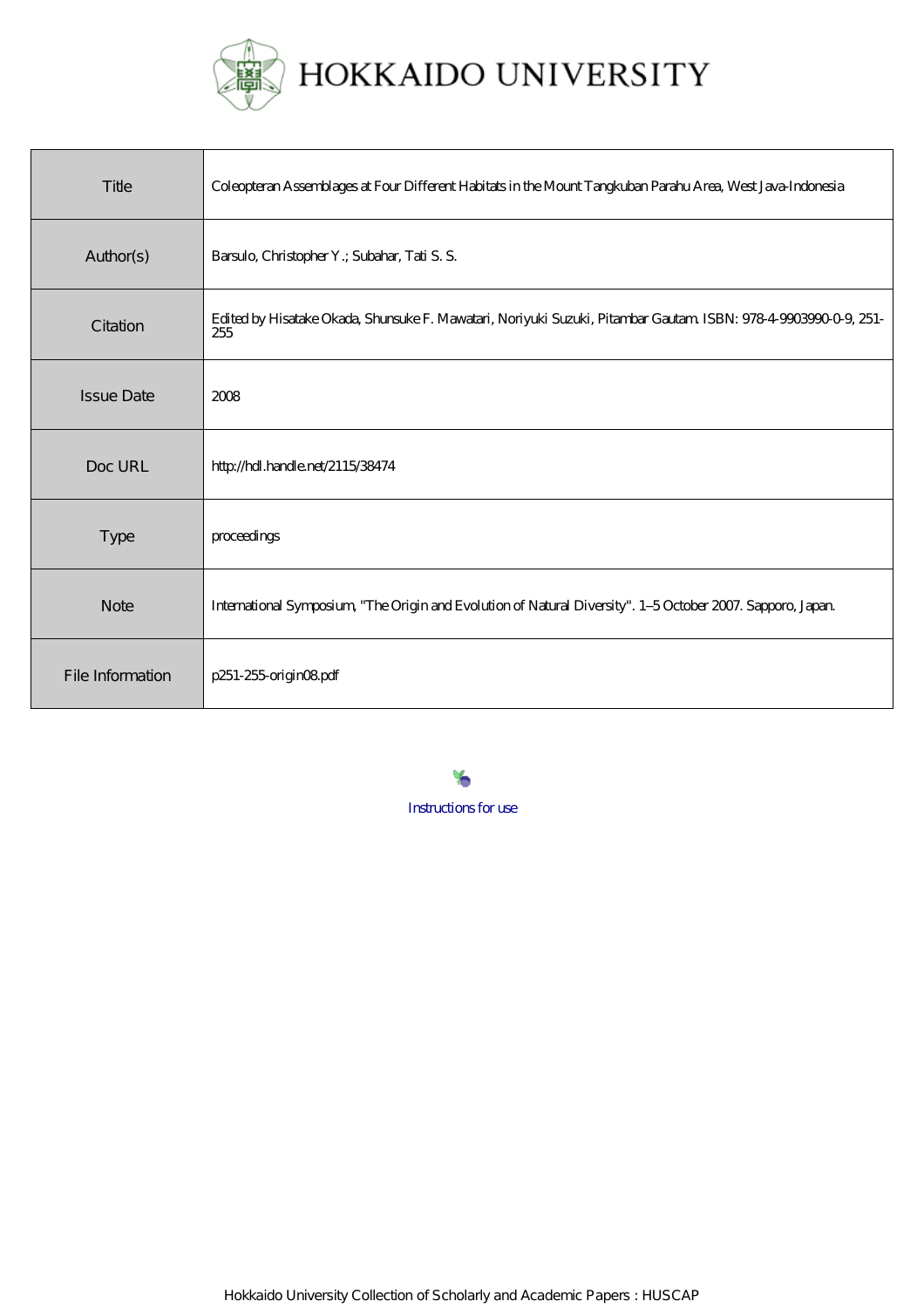# **Coleopteran Assemblages at Four Different Habitats in the Mount Tangkuban Parahu Area, West Java-Indonesia**

Christopher Y. Barsulo<sup>1,2,\*</sup> and Tati S. S. Subahar<sup>1</sup>

*1 Ecology and Biosystematic Research Group, School of Life Science and Technology, Institut Teknologi Bandung, Ganesa No. 10 Bandung 40132, Indonesia 2 Laboratory of Ecology, Faculty of Science, Kanazawa University, Kanazawa 920, Japan*

## **ABSTRACT**

Coleoptera assemblages at four different habitats of Mount Tangkuban Parahu, West Java - Indonesia were investigated from April to September 2004. Sampling was carried out at four different types of habitat represented by several dominant types, i.e. Vaccinium forest, mixed forest, pine forest, and post-agricultural area, of plant community. Specimens were collected using four different kinds of traps following sampling methods of DIWPA (Diversitas for Western Pacific Area) for IBOY (International Biodiversity Observation Year) program and analyzed down to the morphospecies level. The results showed that species composition of coleoptera differed at each habitat. Mixed forest was the most diverse with 252 species, followed by pine forest (178 species), Vaccinium forest (90 species) and post-agricultural area (76 species). In addition, many singleton species were found at each sampling site.

**Keywords**: Coleoptera, Diversity, Singleton species, Mount Tangkuban Parahu, Java, Indonesia

## **INTRODUCTION**

Habitat modification has been a common problem these days especially in developing countries such as Indonesia, where habitat modification from natural forest to production forest or to agriculture area is common. Habitat modification can alter species composition and community structure including insect groups. Such modification also occurs in Mount Tangkuban Parahu (MTP) area, one of the natural reserves and active volcanic mountain in West Java, Indonesia.

Coleoptera is often considered as an ecological indicator for habitat modification both in tropical and temperate area. Coleoptera mostly from Carabidae family has been used as ecological indicator in temperate area; however, it is still difficult to decide the most appropriate group of Coleoptera that serves as a potential ecological indicator in tropical region  $[1-7]$ .

The main objective of this research was to find out the influence of habitat modification to biodiversity by comparing the diversity and distribution of Coleoptera assemblages in each type of habitat, which represents a different type of land management (natural and managed habitats).

#### **METHODS**

### **Study site**

Mount Tangkuban Parahu (MTP), with its peak at 2,081 meters above sea level (masl) is a volcanic

<sup>\*</sup>Corresponding author, e-mail: chriswebyan@gmail.com

Information for use in citing this article: Okada, H., Mawatari, S.F., Suzuki, N. and Gautam, P. (eds.), *Origin and Evolution of Natural Diversity*, Proceedings of International Symposium "The Origin and Evolution of Natural Diversity", 1–5 October 2007, Sapporo, pp. 251–255.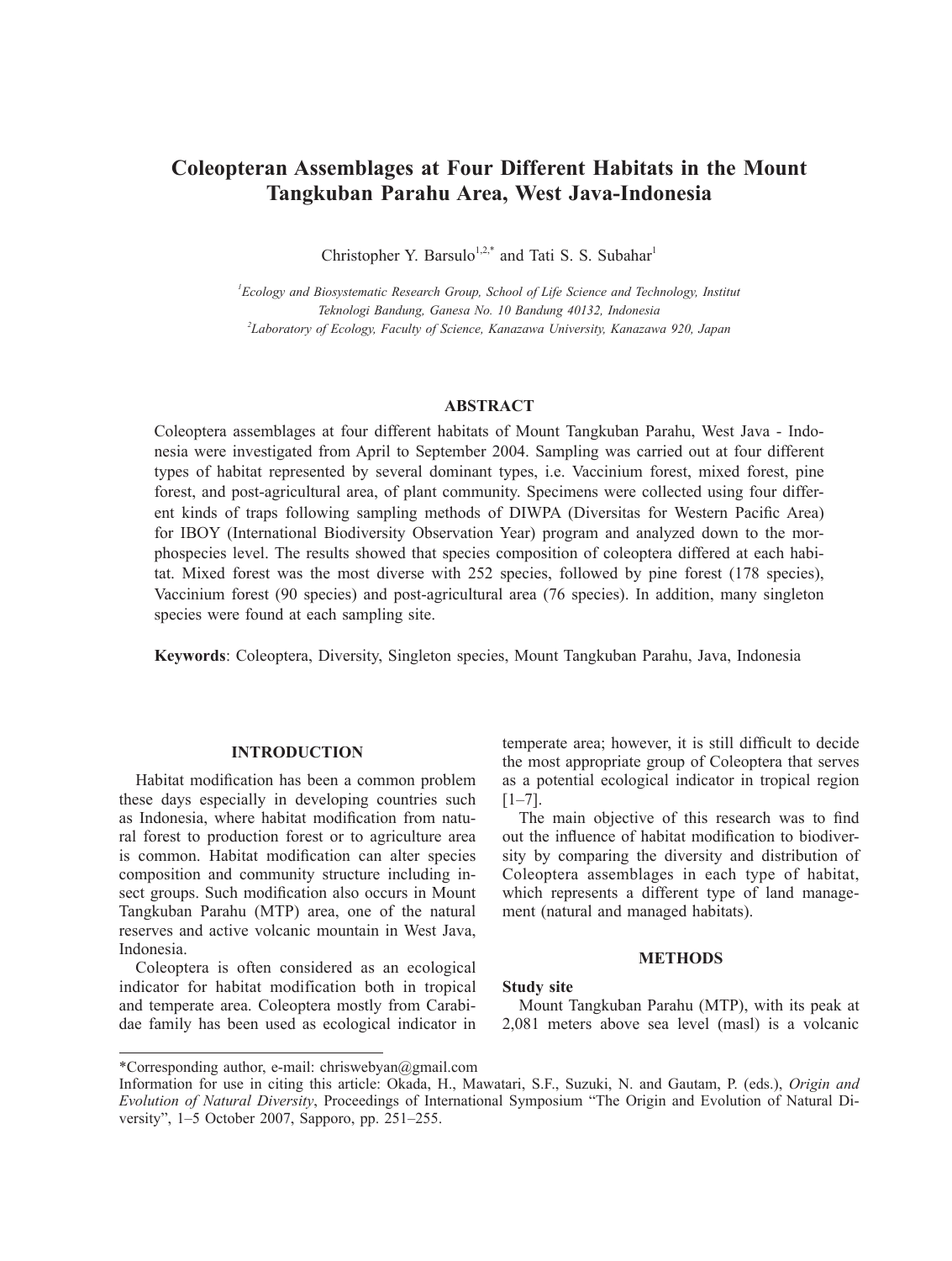mountain located on Java Island, Indonesia. It is located near 6°40′00″ south latitude and 107°37′00″ east longitude, approximately 20 km north of Bandung, the provincial capital of West Java (Fig. 1). Vegetation of MTP varies along the altitudinal gradient of the mountain. Specifically, Choesin et al. [8] described the area between 1,980 and 2,080 masl as Upper Montane Zone. The area between 1,600 and 1,930 masl was considered as Mid Montane Slope Zone.

Our study sites were located within the Upper Montane Zone (protected forest) and its surroundings – in the Mid Montane Zone. The first site was *Vaccinium* forest (1,900 masl, 06°45′40″ S & 107°37′07″ E) in an area near the crater, which is dominated by *Vaccinium varingiaefolium* tree, but some other trees such as *Ficus diversifolia, Melastoma malabathricum, and Embelia coriacea* do occur. The forest floor is dominated by *Polypodium feei*. The second site is a natural mixed forest (1,775 masl, at 06°46′00″ S and 107°37′08″ E). Forest tree in this area dominated by *Schima wallichii*, *Astronia spectabilis* but *Castanopsis argenta, Quercus* spp., *Syzygium* spp., *Litsea* spp., *Vernonia arborea, Polyosma integrifolia and Omalanthus populneus* are present. At forest floor we could find *Cyathea* spp., *Hedychium roxburghii, Lasianthus* sp., *Pinanga kuhlii, Piper* spp. The first two locations are considered as natural habitats. The third site was pine forest  $(1,722 \text{ mas})$ , at 06°46′33″ S 107°37′24″ E), which was dominated by *Pinus merkusii and Pinus montezumae*. At the forest floor we found *Caliandra callothyrsus, Eupatorium* spp., *Melastoma malabathricum*, and *Molineria capitulata*. The fourth site considered as agriculture area (1621 masl; 06°46′45″ S & 107°37′ 40″ E) with vegetable crops. Since the year of 2001, the latter was the site of multicropping system, which consists of growing vegetables along with plantation of young pine trees (*Pinus merkusii*). During sampling periods, floor vegetation was rep-



**Fig. 1** A part of the topographic map with the sampling sites (Vac = Vaccinium forest; Mix = Mixed forest; Pin = Pine forest; Agr = Agriculture area). Index map in the lower left corner shows the location of Mount Tangkuban Parahu (MTP) in West Java. The photograph in the upper right corner shows the "Kawah Ratu"- main crater Tangkuban Parahu.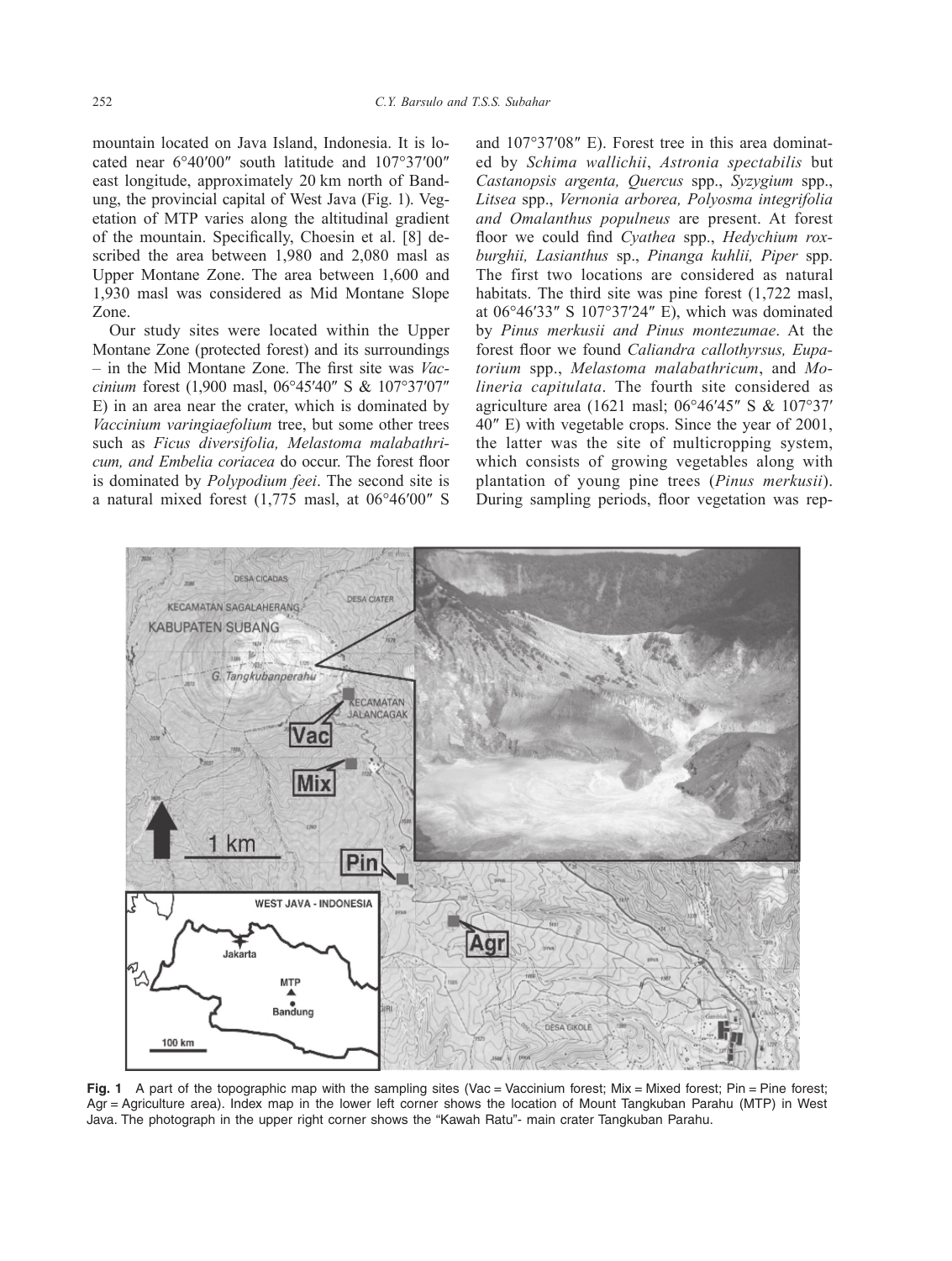resented by *Penisetum purpureum*. The third and fourth sites are considered as managed habitats.

#### **Sampling method**

Samples were taken using light traps, window traps, malaise traps, and pitfall traps during three sampling periods from April to September 2004: I (April-May), II (June-July), and III (August to September). The first sampling was done during wet season, the second sampling was done between wet season and dry season, and the third sampling was done in dry season. Standard methods of DIWPA (Diversitas for Western Pacific Area) for IBOY (International Biodiversity Observation Year) were adapted [9]. Each sample was sorted and identified to the family and morphospecies level using references [10–11]. Samples are deposited in Zoological Museum Bogoriense of Indonesia Research Institute-LIPI Indonesia. They were verified by Coleopteran experts during the first and second IBOY-Parataxonomist Training courses conducted in 2004 and 2005.

## **RESULTS AND DISCUSSION**

In total, the collection of Coleoptera consisted of 6,016 individual specimens represented by 56 families and 370 species. Analysis showed that the largest number of Coleoptera species is found in mixed forest (251 species), followed by the pine forest (178 species), Vaccinium forest (90 species) and agriculture area (77 species) (Fig. 2). Similar tendency is evident in the Shannon Diversity Index for each sampling period; the mixed forest has the highest diversity index followed by the pine forest, Vaccinium forest and agricultural area (Table 1).



**Fig. 2** Total no. of Coleoptera specimens captured during three sampling periods in four different habitats. Note: Vac = Vaccinium Forest, Cam = Mixed Forest, Pin = Pine Forest, Agr = Agricultural Area

**Table 1** Coleopteran diversity index calculated for each sampling period and sampling habitat in Mount Tangkuban Parahu.

| Period | Diversity Index H'<br>by location |       |       |             |
|--------|-----------------------------------|-------|-------|-------------|
|        | Vac                               | Mix   | Pin   | Agr         |
|        | 3,627                             | 4,903 | 4,646 | Not sampled |
| 2      | 3,785                             | 4,687 | 3,879 | 3,628       |
| 3      | 3,719                             | 4,287 | 3,897 | 3,787       |

Note: Vac = Vaccinium Forest; Mix = Mixed Forest; Pin = Pine Forest; and Agr = Agriculture Area.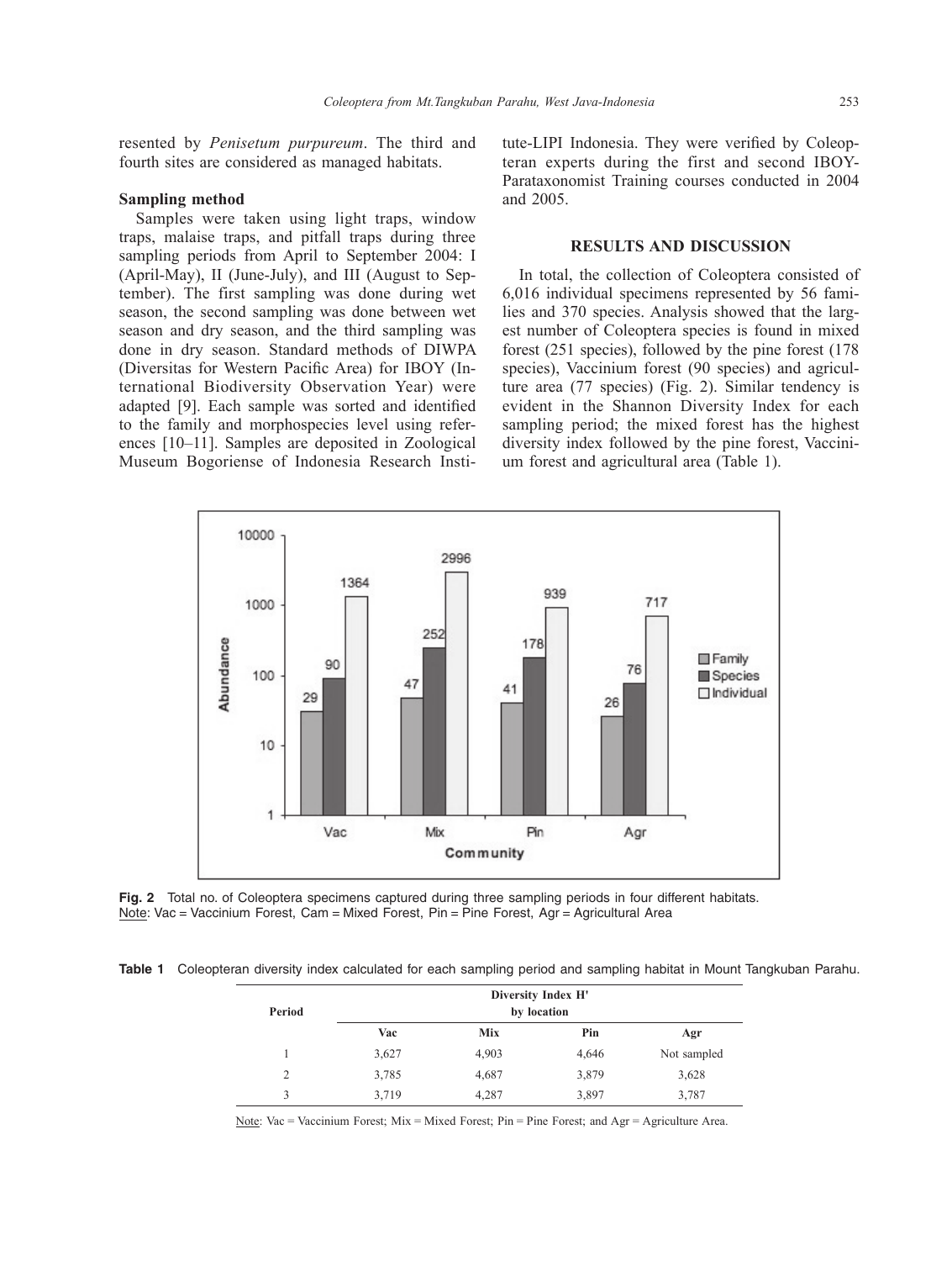

**Fig. 3** Coleoptera assemblages in Mount Tangkuban Parahu by DCA analysis (percentage of cumulative variance from species data =  $33.7$ ; axis  $1 = 20.1$  with eigenval $ue = 0.468$ ; axis  $2 = 13.6$  with eigenvalue = 0.319). Vac = Vaccinium Forest, Cam = Mix Forest, Pin = Pine Forest, Keb = Agriculture Area. I, II, and III = sampling period.

Analysis of similarity using detrended correspondence analysis (DCA) for Coleoptera showed four coleoptera assemblages (Fig. 3). Each sample taken at the same habitat but during differing period of sampling is characterized by a distinct assemblage that is significantly separated from other assemblages. Statistically, these assemblages differ significantly as shown by the sum of both axis with eigenvalue exceeding 0.5 [12]. This may indicate that each habitat sampled in MTP area has a characteristic and unique Coleoptera assemblage.

The most important finding of this research is the

existence of singleton species restricted to each of the sampling periods and sites. Actually, the proportion of singleton species in each sampling site was: 47.8% in Vaccinium forest (90 species), 46.4% in mixed forest (252 species), 49.4% in pine forest (178 species) and 50.6% in agriculture area (76 species). The number of singleton species in the mixed forest type was higher than at all other sites (Fig. 4).

Although the existence and diversity of Coleoptera in the Vaccinium forest was found to be always lower than in the pine forest, this phenomenon seems not related with the human intervention. It probably results from the type of substratum or physico-chemical conditions of the habitat (e.g., the area close to crater has high sulfur concentration). Comparison between managed habitat (pine forest, and agricultural area) to natural habitat (mixed forest) in term of species diversity shows that natural habitat has the highest species diversity but the abundance of each species is rather low. As a consequence, the natural habitat seems to be more sensitive to habitat modification. Research by Floren and Linsenmair on the response of Coleoptera community to anthropogenic disturbance in Kinabalu National Park Malaysia has shown that the lowness of vegetation diversity in disturbed forest is the cause of the changes in the distribution pattern of Coleoptera species inside it [13].

The existence of natural forest in MTP as the source of biodiversity (in this case Coleoptera diversity) is very important showed by it large potential species diversity which supposedly have important role in stability of ecology functional on MTP area. Based on a similar study in the Malaysia Kinabalu National Park, Floren and Linsenmair have recommended that it is vital to take action to conserve



Fig. 4 Rank abundance plot showing the distribution of Coleoptera species in each habitat. Vac = Vaccinium Forest;  $Mix$  = Mixed forest; Pin = Pine forest; and Agr = Agriculture area.